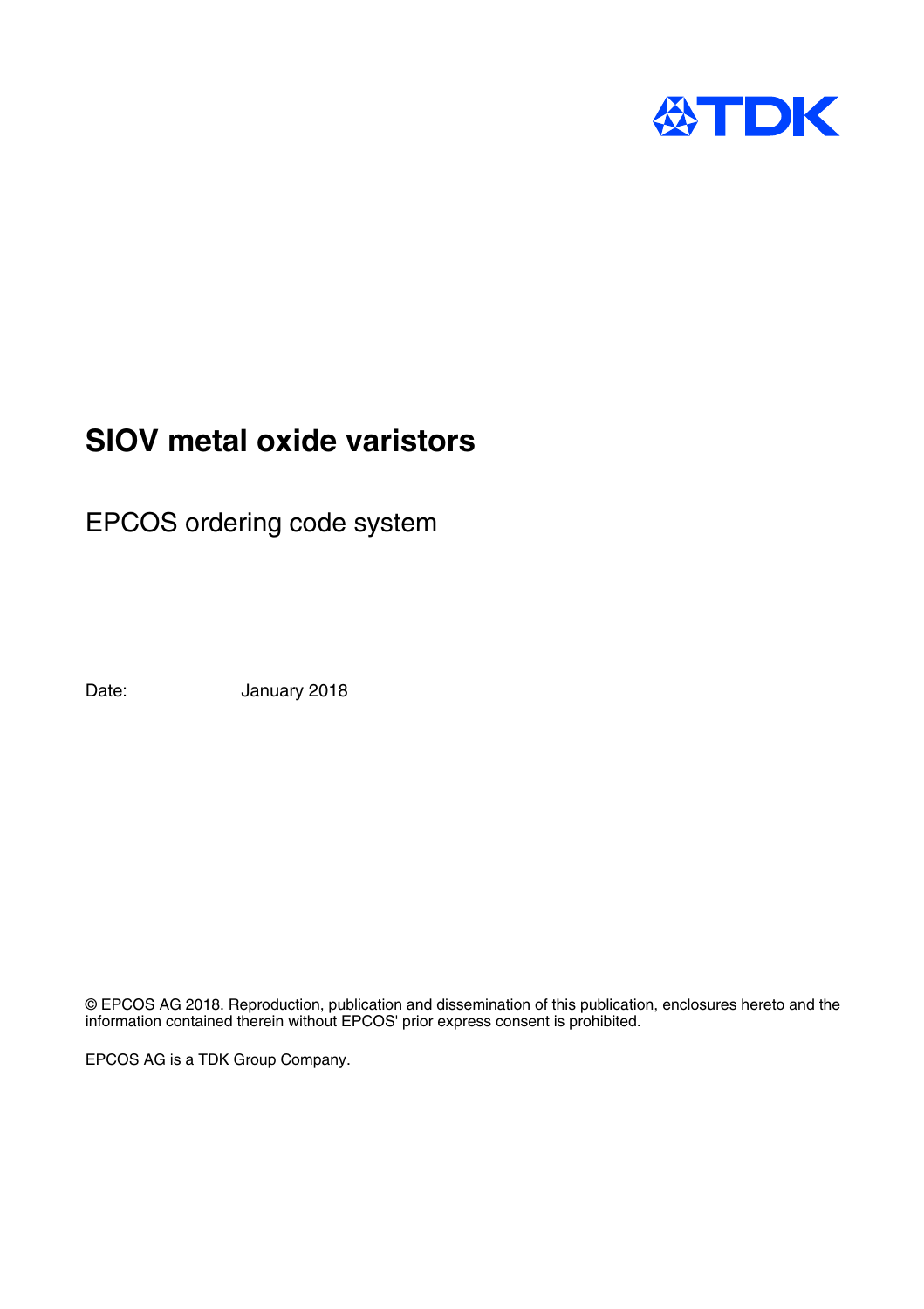

**EPCOS ordering code system**

### **For leaded and housed varistors**

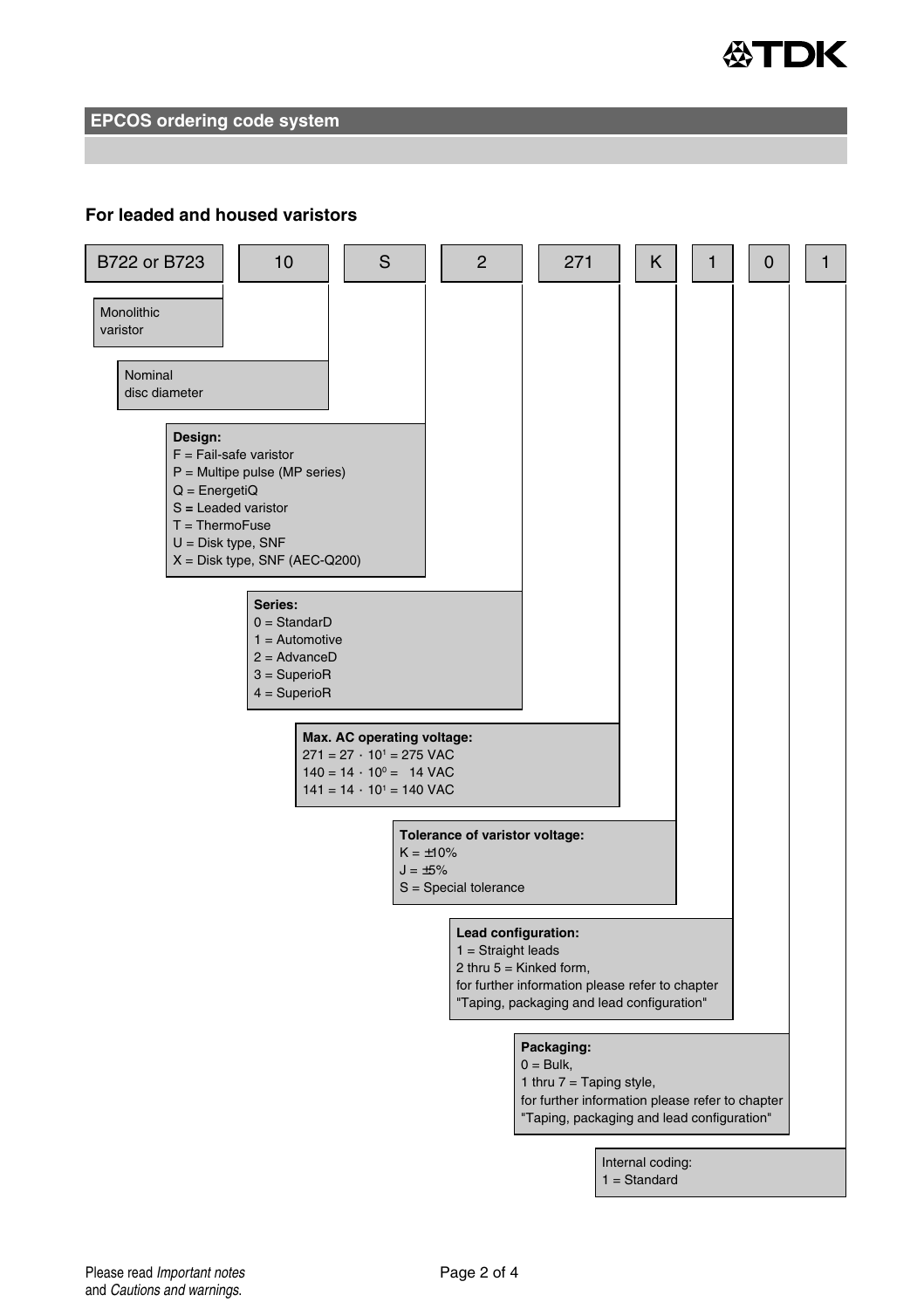

**EPCOS ordering code system**

#### **For block and strap varistors**